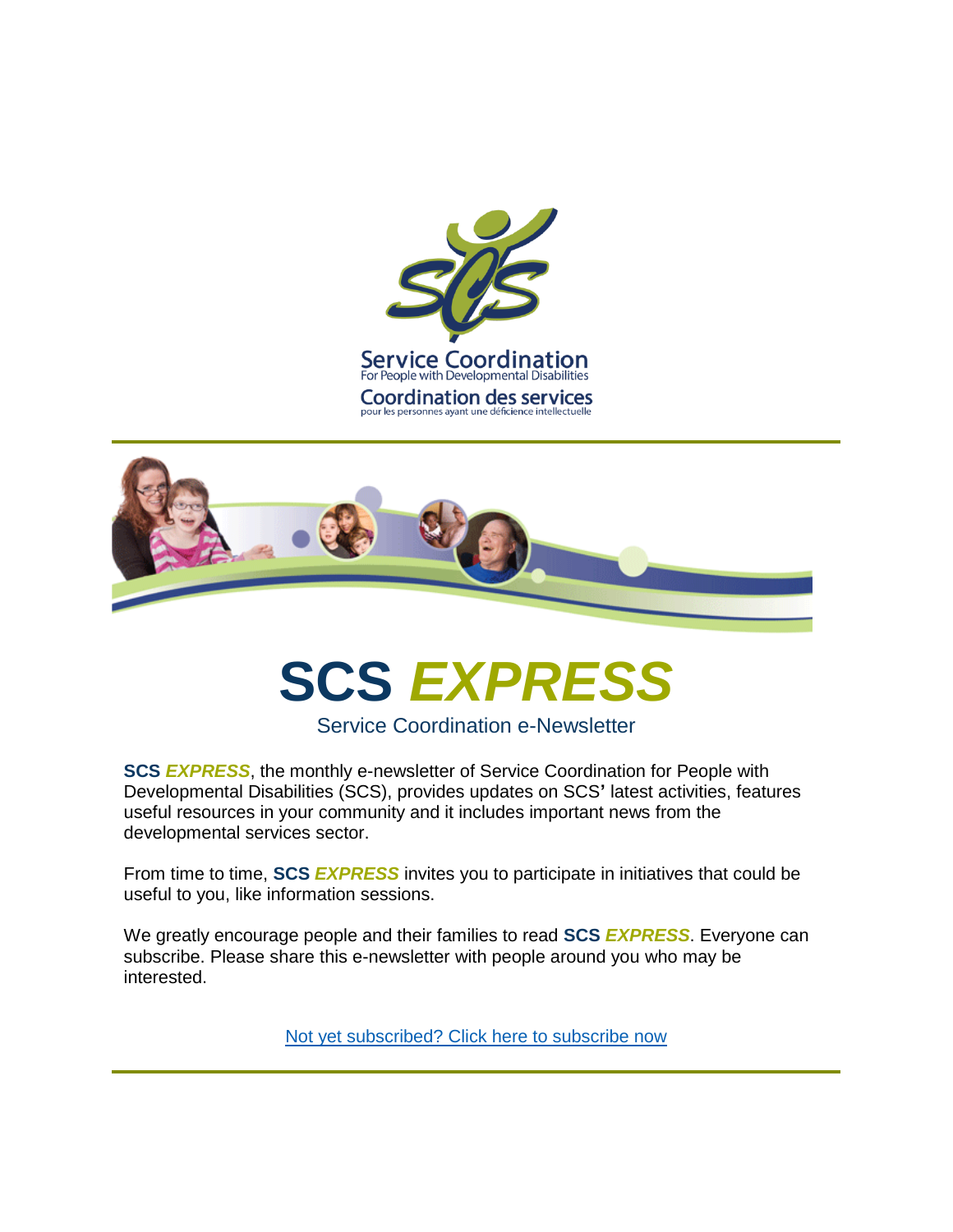## **May 2018**

### **MY HOME, MY COMMUNITY Exploring housing models beyond the group home**



On behalf of the Conference Committee of **Coming Together 2018: My Home, My Community** we are pleased to say thank you to each of you who have attended the conference on May 5, 2018. Your presence helped to make this event a great success and we hope that you found the conference informative and worthwhile. We also want to thank all our conference partners and volunteers for sharing their ideas and expertise and for making this event possible.

Youth and young adults had the opportunity to share their concepts of home in **It's Your Time to Design**, a 1st of it's kind workshop designed and facilitated by People Minded Business.

#### **Featured Resources**

(Click on a resource to access more information) (Resources are provided in the language available)

#### **Children and Youth:**

[Expanding Autism Services](http://astaltari.emlnk1.com/lt.php?notrack=1&s=05827b641bb11c2cffab2fb2697d2151&i=175A286A35A6707)  [for Ontario Kids](http://astaltari.emlnk1.com/lt.php?notrack=1&s=05827b641bb11c2cffab2fb2697d2151&i=175A286A35A6707) 

[New report: If Inclusion](http://astaltari.emlnk1.com/lt.php?notrack=1&s=05827b641bb11c2cffab2fb2697d2151&i=175A286A35A6702)  [Means Everyone, WHY](http://astaltari.emlnk1.com/lt.php?notrack=1&s=05827b641bb11c2cffab2fb2697d2151&i=175A286A35A6702)  [NOT ME?](http://astaltari.emlnk1.com/lt.php?notrack=1&s=05827b641bb11c2cffab2fb2697d2151&i=175A286A35A6702) 

[FREE WEBINAR:](http://astaltari.emlnk1.com/lt.php?notrack=1&s=05827b641bb11c2cffab2fb2697d2151&i=175A286A35A6708)  *[Getting the Most Out of](http://astaltari.emlnk1.com/lt.php?notrack=1&s=05827b641bb11c2cffab2fb2697d2151&i=175A286A35A6708)  [Your ABA Program](http://astaltari.emlnk1.com/lt.php?notrack=1&s=05827b641bb11c2cffab2fb2697d2151&i=175A286A35A6708)*

#### **Adults:**

[Spotlight newsletter May](http://astaltari.emlnk1.com/lt.php?notrack=1&s=05827b641bb11c2cffab2fb2697d2151&i=175A286A35A6703)  [2018: A renewed](http://astaltari.emlnk1.com/lt.php?notrack=1&s=05827b641bb11c2cffab2fb2697d2151&i=175A286A35A6703)  [commitment to Supporting](http://astaltari.emlnk1.com/lt.php?notrack=1&s=05827b641bb11c2cffab2fb2697d2151&i=175A286A35A6703)  [Adults with Developmental](http://astaltari.emlnk1.com/lt.php?notrack=1&s=05827b641bb11c2cffab2fb2697d2151&i=175A286A35A6703)  **Disabilities** [in the 2018 Budget](http://astaltari.emlnk1.com/lt.php?notrack=1&s=05827b641bb11c2cffab2fb2697d2151&i=175A286A35A6703) 

[Adaptive Learning Program:](http://astaltari.emlnk1.com/lt.php?notrack=1&s=05827b641bb11c2cffab2fb2697d2151&i=175A286A35A6709)  [Literacy and Basic Skills for](http://astaltari.emlnk1.com/lt.php?notrack=1&s=05827b641bb11c2cffab2fb2697d2151&i=175A286A35A6709)  [Adults with a](http://astaltari.emlnk1.com/lt.php?notrack=1&s=05827b641bb11c2cffab2fb2697d2151&i=175A286A35A6709)  [Developmental Disability](http://astaltari.emlnk1.com/lt.php?notrack=1&s=05827b641bb11c2cffab2fb2697d2151&i=175A286A35A6709)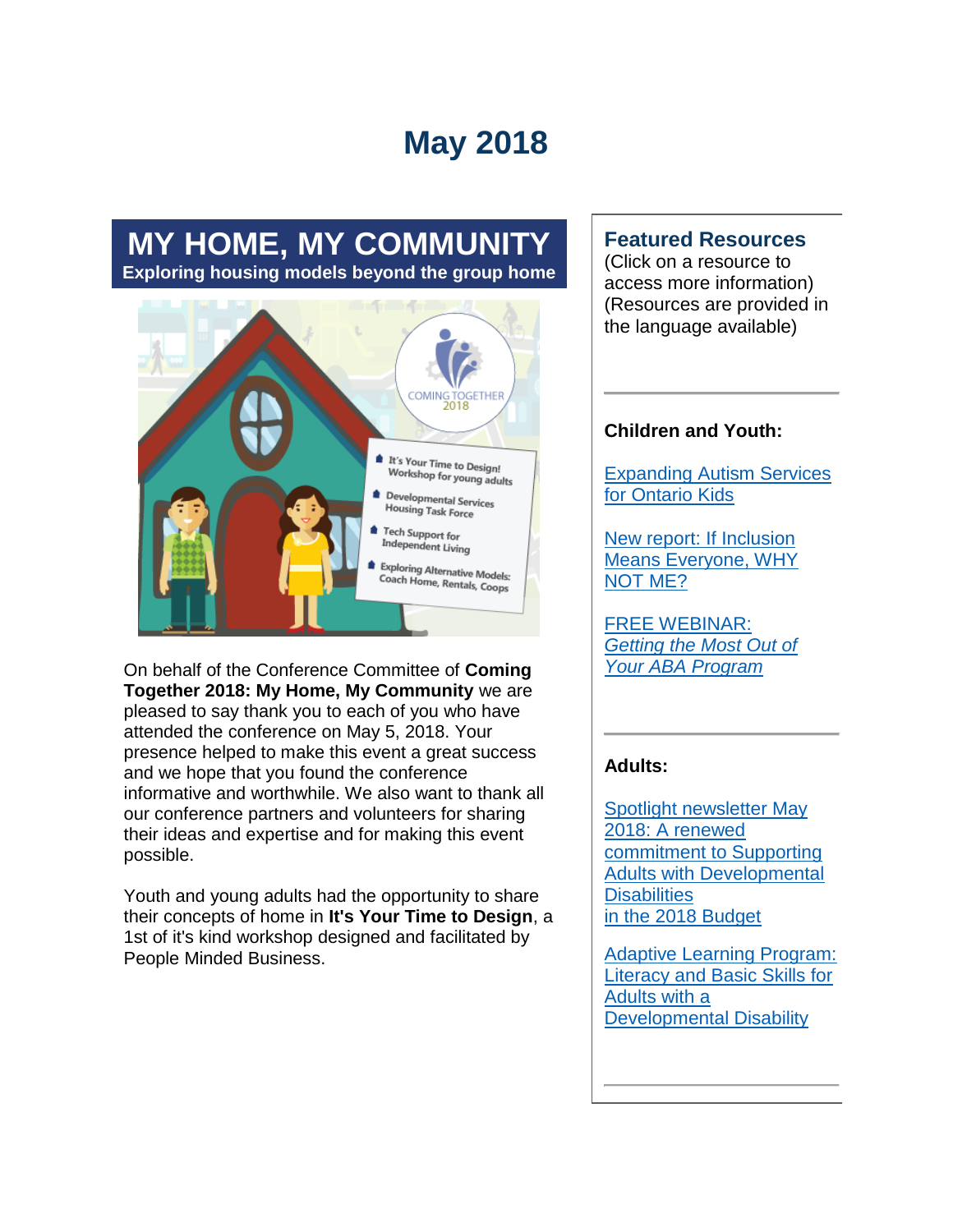

Attendees met with **key community stakeholders** who are helping people with disabilities find a home that will best suit their needs.



**If you were unable to attend the conference, or would like to access information again, we will include resources and pictures from the conference in the next newsletter.** 

#### **All Ages:**

[Engaging Support Workers:](http://astaltari.emlnk1.com/lt.php?notrack=1&s=05827b641bb11c2cffab2fb2697d2151&i=175A286A35A6704)  [Bill 148 for People with a](http://astaltari.emlnk1.com/lt.php?notrack=1&s=05827b641bb11c2cffab2fb2697d2151&i=175A286A35A6704)  [Disability & their Families](http://astaltari.emlnk1.com/lt.php?notrack=1&s=05827b641bb11c2cffab2fb2697d2151&i=175A286A35A6704)  [\(part 2\)](http://astaltari.emlnk1.com/lt.php?notrack=1&s=05827b641bb11c2cffab2fb2697d2151&i=175A286A35A6704)

[Provincial Election 2018:](http://astaltari.emlnk1.com/lt.php?notrack=1&s=05827b641bb11c2cffab2fb2697d2151&i=175A286A35A6710)  [Instructions on how to hold](http://astaltari.emlnk1.com/lt.php?notrack=1&s=05827b641bb11c2cffab2fb2697d2151&i=175A286A35A6710)  [a Chapter Town Hall](http://astaltari.emlnk1.com/lt.php?notrack=1&s=05827b641bb11c2cffab2fb2697d2151&i=175A286A35A6710)

[MyCommunityHub](http://astaltari.emlnk1.com/lt.php?notrack=1&s=05827b641bb11c2cffab2fb2697d2151&i=175A286A35A6711) 

**[Visit the What's New](http://astaltari.emlnk1.com/lt.php?notrack=1&s=05827b641bb11c2cffab2fb2697d2151&i=175A286A35A6674)  [section on the website of](http://astaltari.emlnk1.com/lt.php?notrack=1&s=05827b641bb11c2cffab2fb2697d2151&i=175A286A35A6674)  [SCS for more resources](http://astaltari.emlnk1.com/lt.php?notrack=1&s=05827b641bb11c2cffab2fb2697d2151&i=175A286A35A6674)**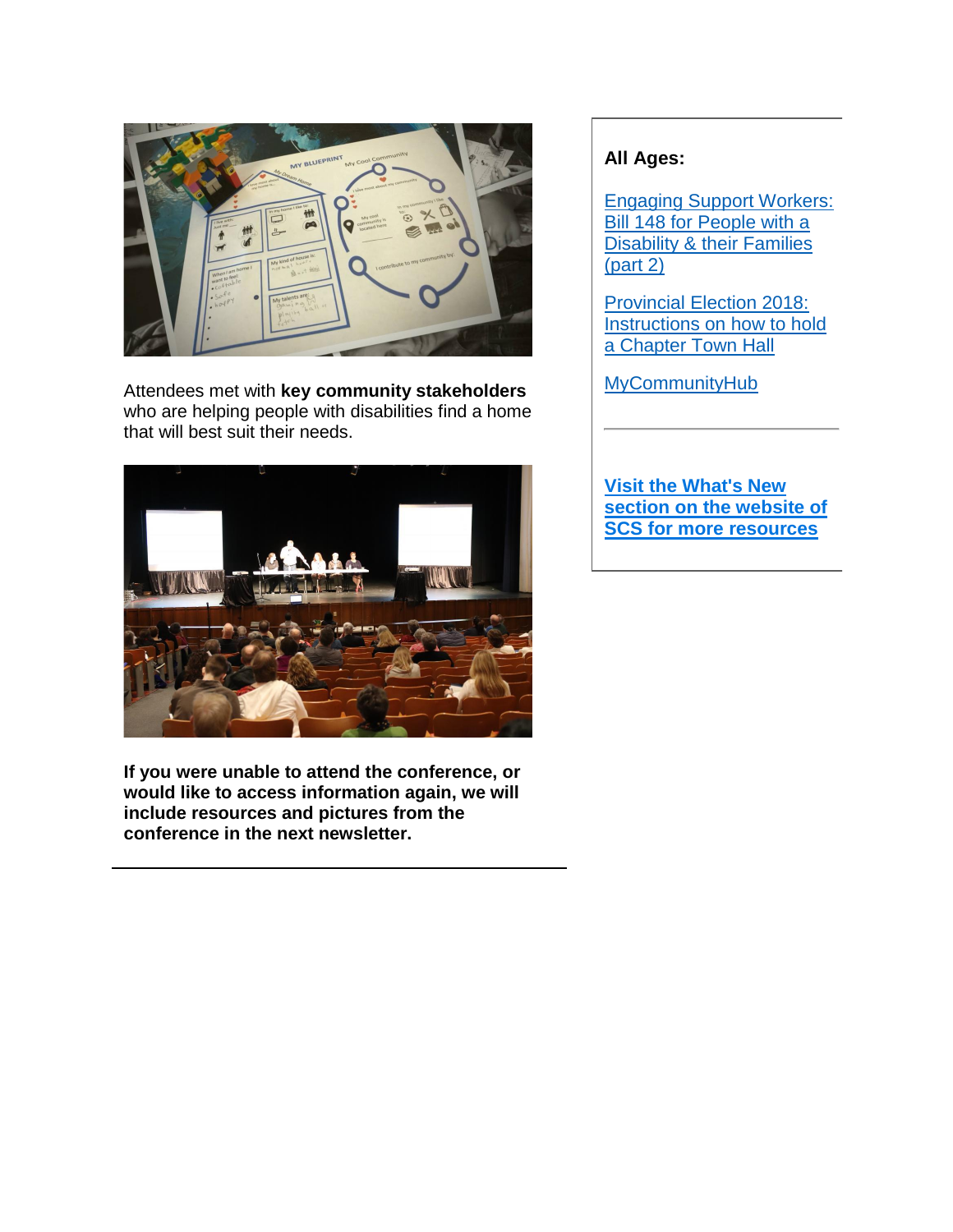### **23rd Annual General Meeting**



You are cordially invited to attend our 23rd Annual General Meeting scheduled on Tuesday, June 26th at 6pm at the office of SCS.

**RSVP by phone 613-748-1788 ext. 234 or email [lhupe@scsottawa.on.ca](mailto:lhupe@scsottawa.on.ca)**

### **Provincial Election: Your Vote Matters**

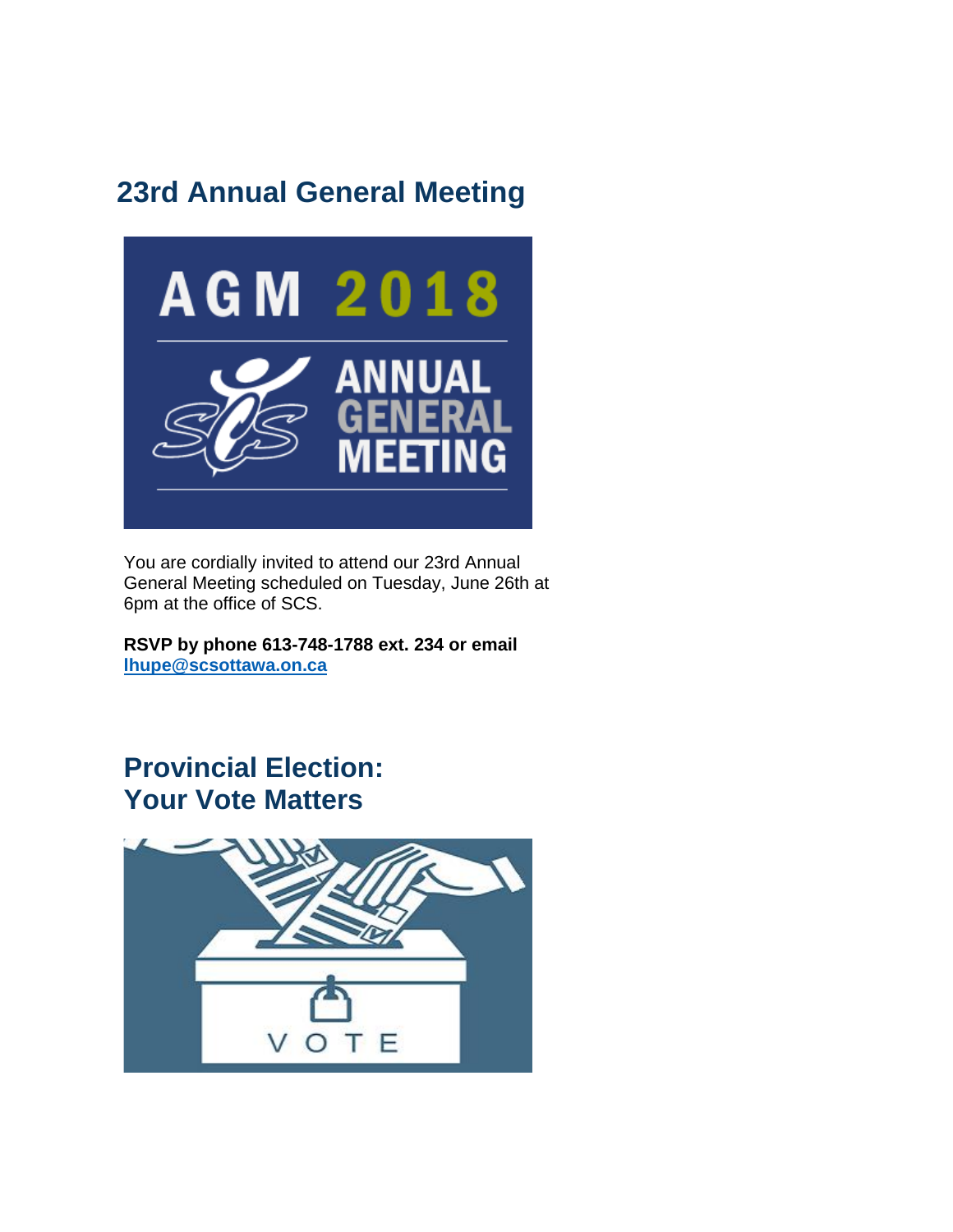#### **Thursday, June 7th is the provincial election**

Choose which representative you feel will make the best laws and policies, this includes those laws and policies that govern how the province supports people with developmental disabilities or Autism Spectrum Disorder in Ontario.

#### **Invitation From Community Living Ontario: Provincial Election Town Hall**

Find out how the political parties intend to work with community stakeholders to implement solutions to better assist people with developmental disabilities.

- Location: Ben Franklin Place
- Address: 101 Centrepointe Dr, Nepean
- Time: 7pm on May 29, 2018 (Doors open at 6:30pm)
- Seating is first come, first served.

### **Important Changes to Passport**



The Ministry of Community and Social Services announced important changes to the Passport Program on May 8th.

For more information, we invite you to reach the DSOER, Passport information line at 1-855-376- 3737 or [passportinfo@dsoer.ca.](mailto:passportinfo@dsoer.ca) We are pleased to respond to any questions you may have however,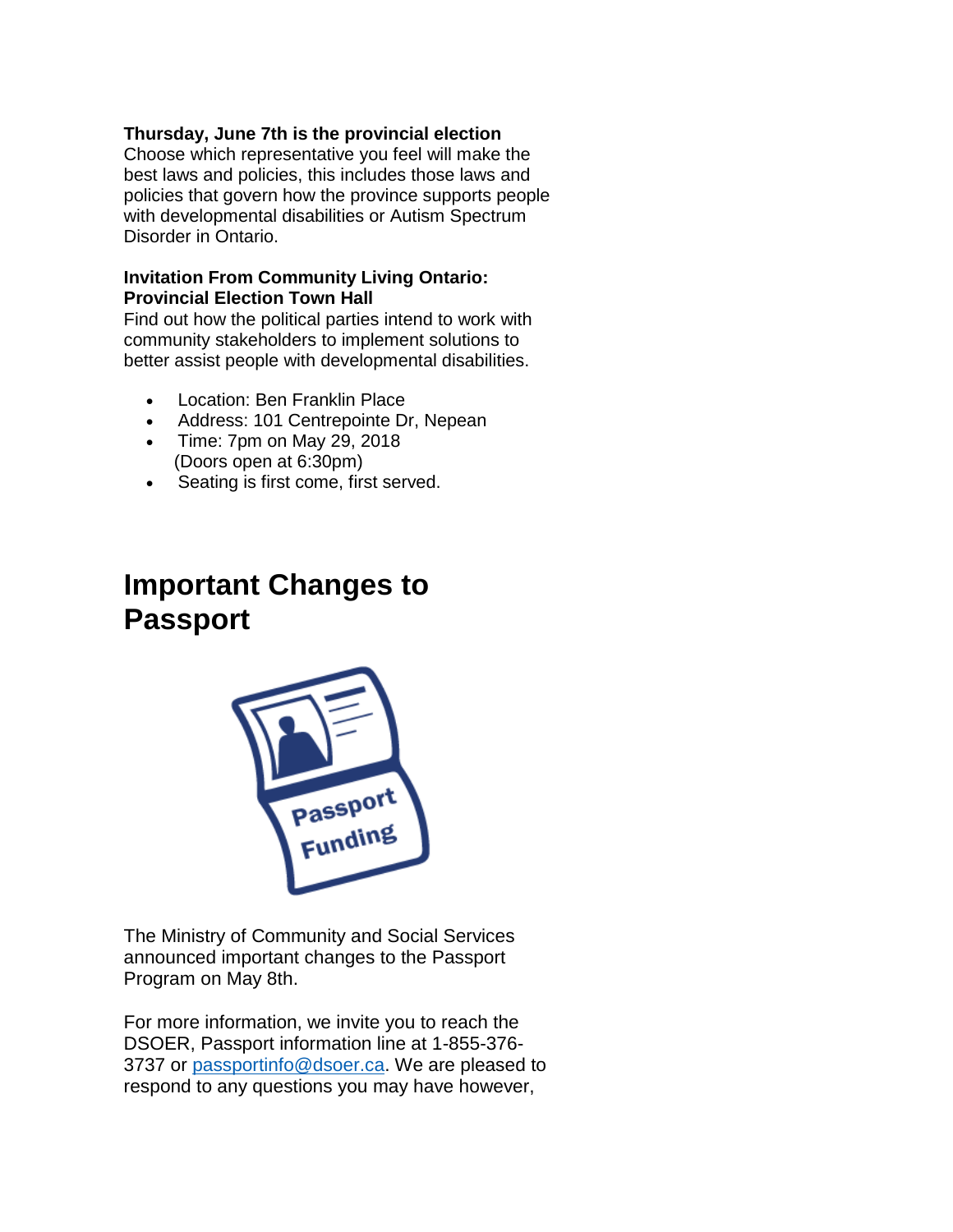due to a large volume of calls, we ask you to please leave your name, contact number and a brief message and we will return your call within the next 5 working days.

[Click here for general information about the](http://astaltari.emlnk1.com/lt.php?notrack=1&s=05827b641bb11c2cffab2fb2697d2151&i=175A286A35A6712)  [Passport program.](http://astaltari.emlnk1.com/lt.php?notrack=1&s=05827b641bb11c2cffab2fb2697d2151&i=175A286A35A6712)

We are currently updating our website [scsottawa.on.ca](http://astaltari.emlnk1.com/lt.php?notrack=1&s=05827b641bb11c2cffab2fb2697d2151&i=175A286A35A6705) to provide information on these changes.

**Get Together with LiveWorkPlay**

*From left: Olivia Thomas (DSOER), Grace Hudson (LiveWorkPlay), Sarah Viau (DSOER and LiveWorkPlay participant), Keenan Wellar (LiveWorkPlay), Karla Hough (DSOER)*

On April 25th, SCS/DSOER organized a get together with LiveWorkPlay, an organization that helps the community welcome people with intellectual [disabilities to live, work, and play as valued citizens.](http://astaltari.emlnk1.com/lt.php?notrack=1&s=05827b641bb11c2cffab2fb2697d2151&i=175A286A35A6706) 

[Click here to learn more about LiveWorkPlay](http://astaltari.emlnk1.com/lt.php?notrack=1&s=05827b641bb11c2cffab2fb2697d2151&i=175A286A35A6706)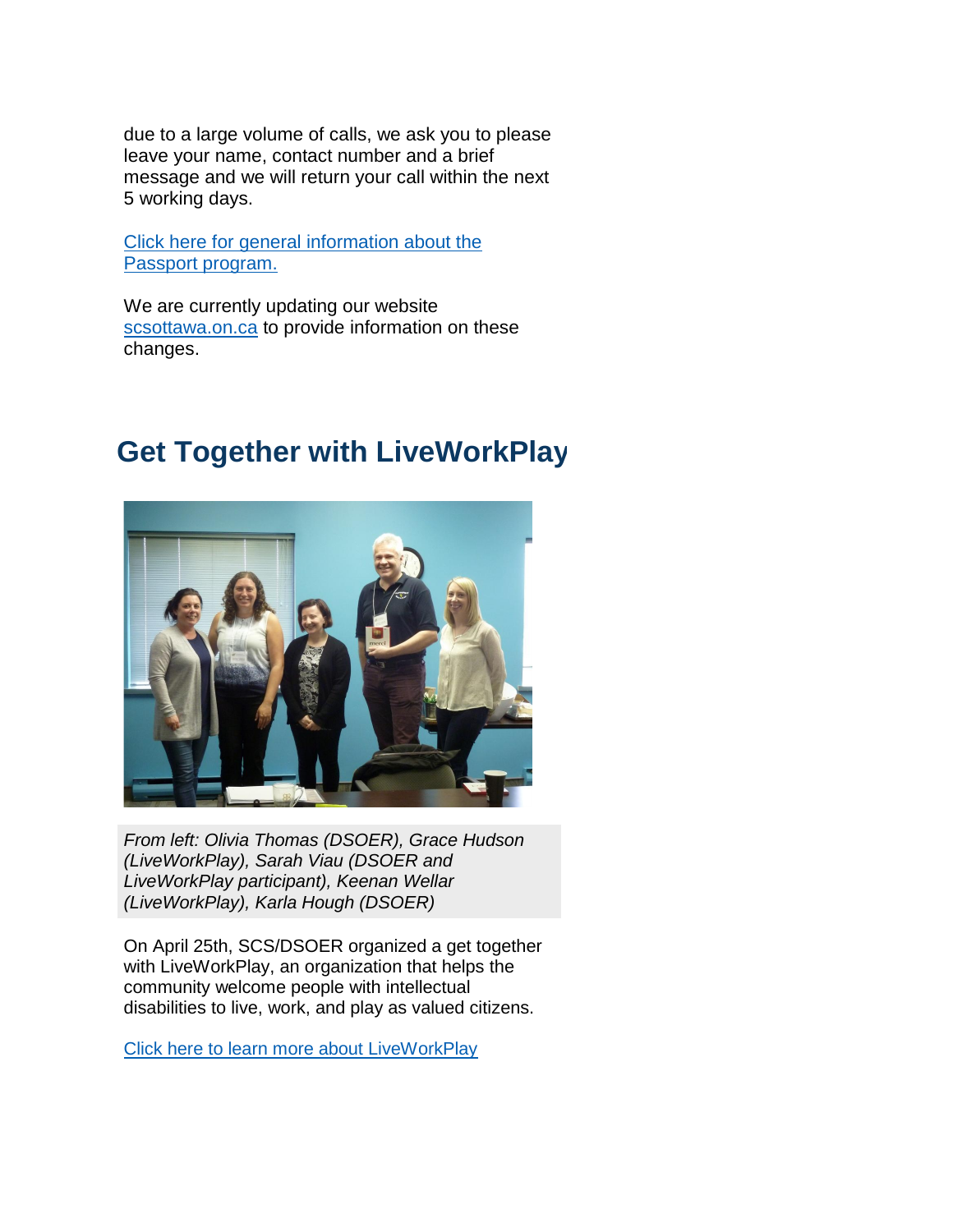### **Resource Room of Service Coordination for People with Developmental Disabilities**

We welcome you to drop by our Resource Room at 150 Montreal Road from Monday to Friday between 8:30am to 3:30pm.

You will receive information about available community resources or help with application forms.

We encourage you to drop by before 2:30pm to ensure we have time to support all your needs in one visit. Please note that depending on the number of people visiting our Resource Room you may wait to meet with a Case Manager.

#### **Drop-in hours with Developmental Services Ontario Eastern Region:**

- Area: Stormont, Dundas & Glengarry (SD&G) **Cornwall** Office: 280 Ninth St W Cornwall, ON K6J 3A6 Drop-in: Wednesdays 8:30 - 3:30pm
- Casselman Office: 657, rue Principale, P.O.Box 849 Casselman, ON K0A 1M0 Drop-in: Tuesdays 8:30 - 3:30pm
- Area: Ottawa **Ottawa** Office: 200 - 150 Montreal Rd, Ottawa, ON K1L 8H2 Drop-in: Tuesdays and Thursdays 8:30 - 3:30pm
- Area: Renfrew County Pembroke Office: 77 Mary Street, Pembroke, ON K8A 5V4 Drop-in: Mondays 8:30 - 3:30pm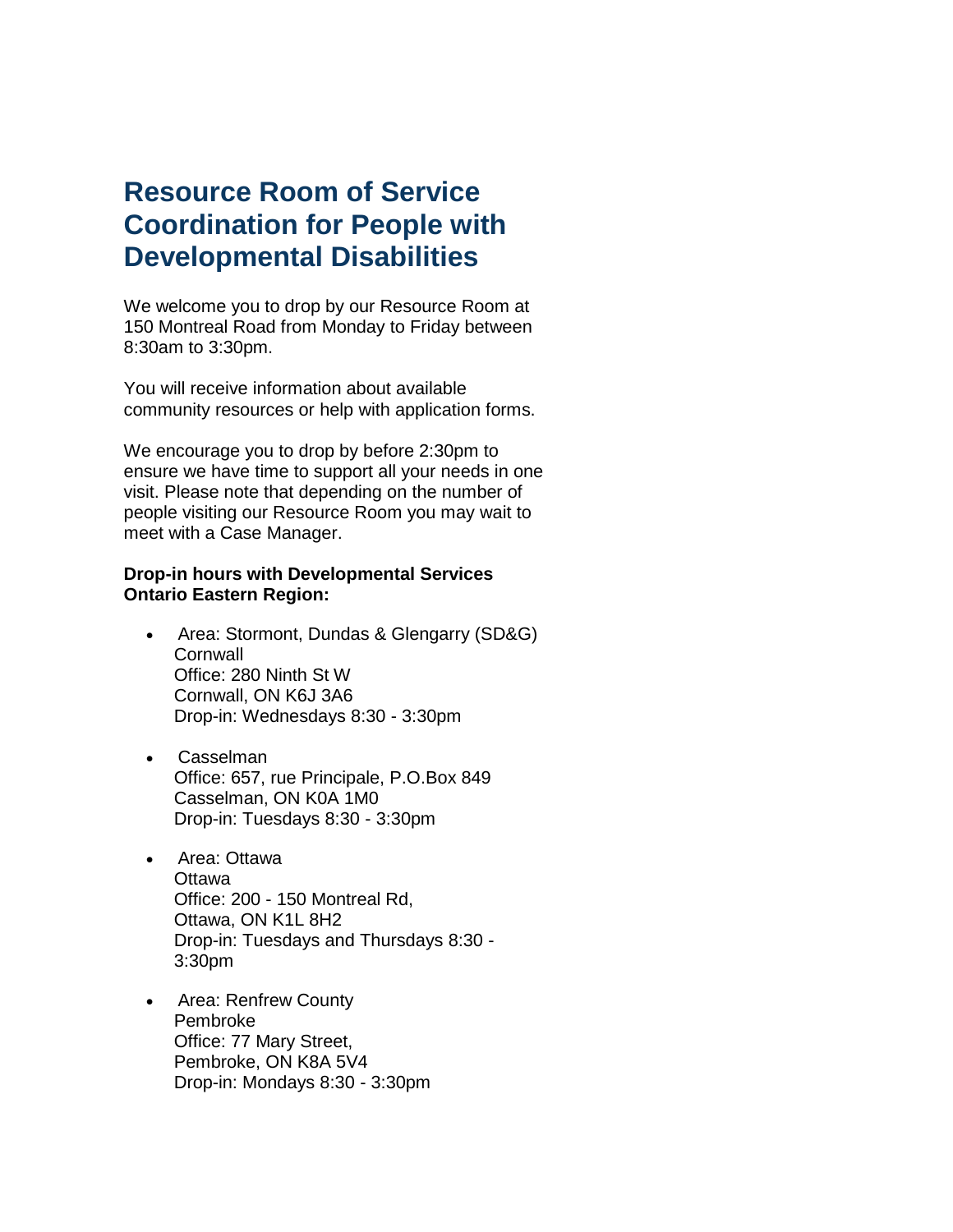#### **About Service Coordination for People with Developmental Disabilities**

SCS is the initial point of contact for adults and children who have a developmental disability and children diagnosed with an autism spectrum disorder. We help people find the supports and services in the community that are needed to assist them in their daily lives. One of our important goals is to empower families and individuals to make informed choices about the supports [they seek.](http://astaltari.emlnk1.com/lt.php?notrack=1¬rack=1&s=bad97c655476f96a390a72c05a742011&i=65A121A26A4101)

#### [Click here to see our Services](http://astaltari.emlnk1.com/lt.php?notrack=1¬rack=1&s=bad97c655476f96a390a72c05a742011&i=65A121A26A4101)

- Case Management for Children and Adults
- Developmental Services Ontario Eastern Region
- Respiteservices.com

#### **Your Roadmap for Services with Service Coordination**



[Click image or click here to access the Roadmap](http://astaltari.emlnk1.com/lt.php?notrack=1&s=05827b641bb11c2cffab2fb2697d2151&i=175A286A35A6664)